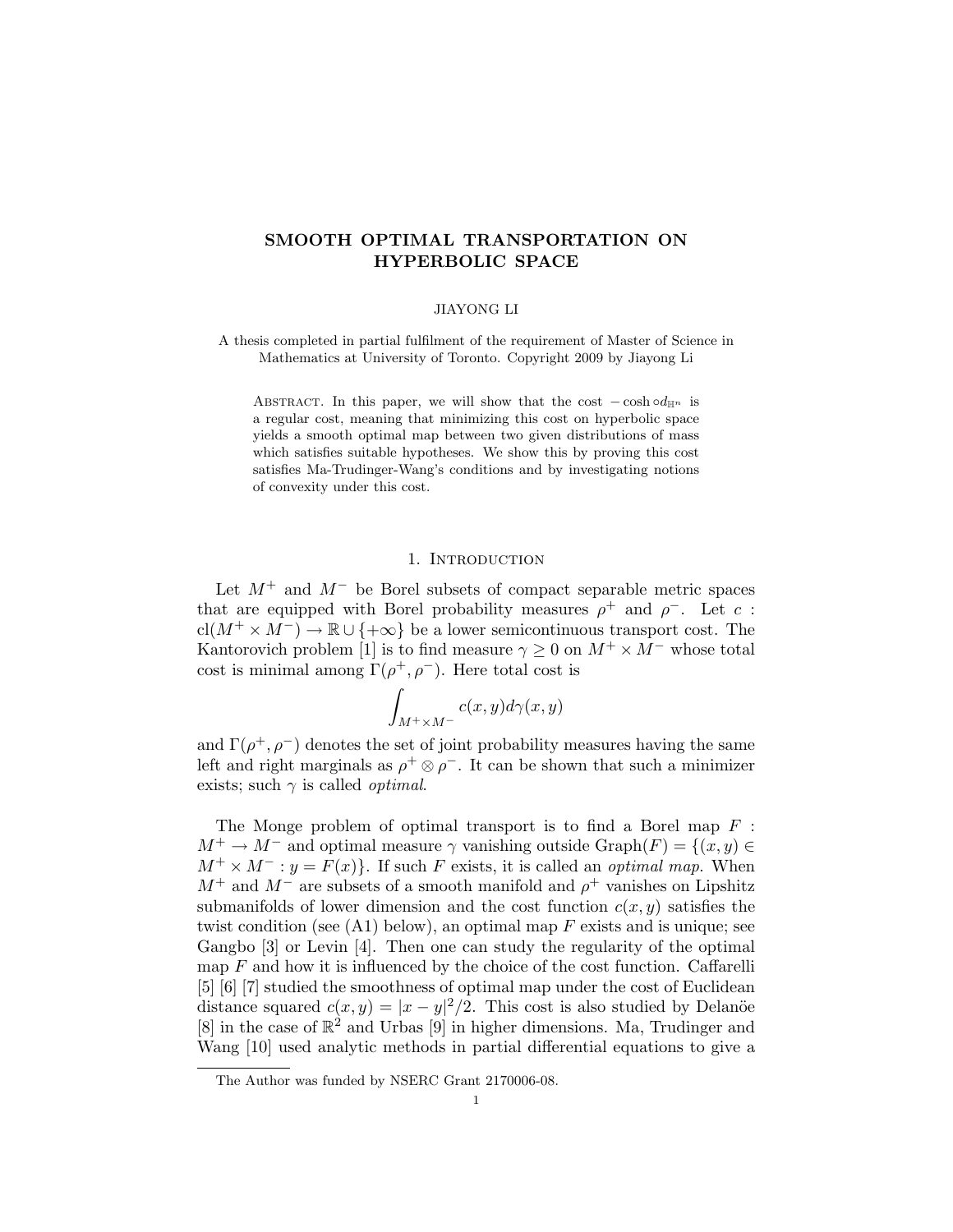#### 2 JIAYONG LI

sufficent condition (known as Ma-Trudinger-Wang's conditions) on the cost function and the domain for its optimal map to be smooth, that is,

**Theorem 1.1.** If  $\rho^+$  and  $\rho^-$  are smooth densities that have positive upper and lower bounds on bounded subsets  $M^+$  and  $M^-$  in  $\mathbb{R}^n$  respectively, and  $c \in C^4(M^+ \times M^-)$  with  $(A1)-(A3)$  satisfied, then the optimal map F is smooth.

 $(A1)$  (Twist condition):

$$
x \in M^+ \hookrightarrow -D_y c(x, y_0) \in T_{y_0}^* M^-
$$

$$
y \in M^- \hookrightarrow -D_x c(x_0, y) \in T_{x_0}^* M^+
$$

are smooth embeddings for all  $x_0 \in M^+$  and  $y_0 \in M^-$ .

 $(A2)$  *(Convexity condition)*:

 $-D_yc(M^+, y_0) \subset T_{y_0}^*M^-$  and  $-D_xc(x_0, M^-) \subset T_{x_0}^*M^+$  are convex for all  $x_0 \in M^+$  and  $y_0 \in M^-$ .

(A3): There exists 
$$
C_0 \ge 0
$$
 such that for  $p, q \in \mathbb{R}^n$ ,  $p^i c_{ij} q^j = 0$ ,  

$$
(c^{k,l} c_{ij,k} c_{l,st} - c_{ij,st}) p^i p^j q^s q^t \ge C_0 |p|^2 |q|^2,
$$

where  $c_{ij,st}$  denotes  $D_{x^ix^jy^sy^t}c$ , and  $c^{k,l}$  denotes the k,l entry of the inverse matrix of  $D_{xy}c$ .

The above condition was first linked to curvature by Loeper [13], who observed that when it is satisfied by the Riemannian distance square  $c :=$  $d_g^2/2$  on  $M^+ = M^-$ , then the underlying manifold must have non-negative sectional curvature. Subsequently Kim and McCann [11] gave a geometric interpretation by putting a pseudo-Riemannian metric induced by the cost on  $M^+ \times M^-$ , and then (A2) turns into geodesic convexity condition of the product manifold, and (A3) into positivity condition of certain sectional curvature on  $M^+ \times M^-$ .

Definition 1.2. We call a smooth cost function which satisfies (A1) and (A3) regular.

As for example of weakly regular cost functions, Loeper [13] has shown the Riemannian distance squared on sphere is regular. Riemannian distance squared on other positively curved manifolds were studied by Delonöne and Ge [14], Figalli and Rifford [15], Loeper and Villani [16], and Kim [17]. Lee and McCann [18] have found examples that arise from mechanics. However, in [13], Loeper showed that Riemannian distance squared is not regular for manifold that is negatively curved somewhere. Consequently, for a while the negatively curved spaces were considered incompatible with regularity. However, it could be the case that Riemannian distance squared is not always the most appropriate cost to consider; for more general spaces, we need to study more general cost functions.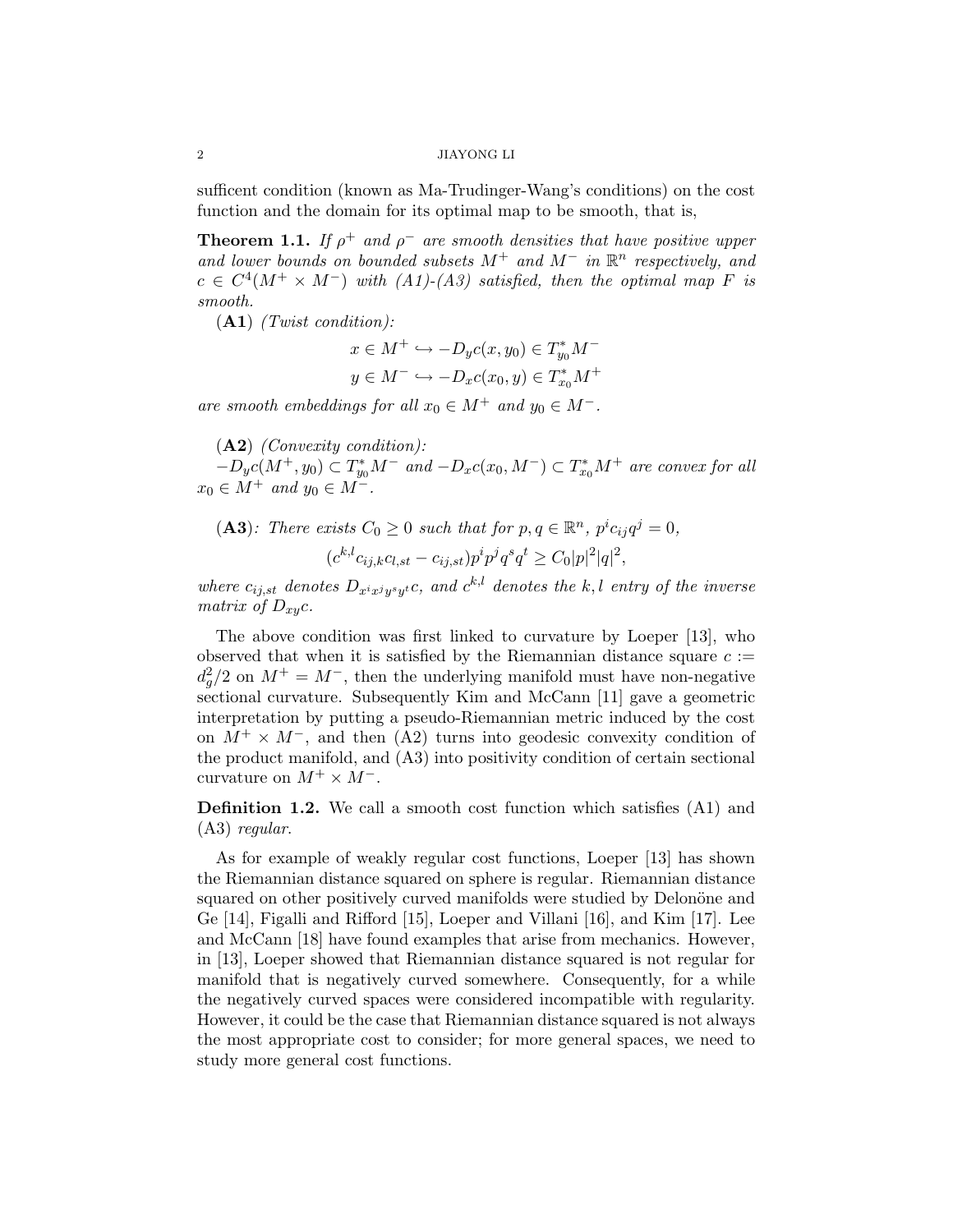The main purpose of this paper is to show

**Theorem 1.3.** – cosh ∘d<sub>Hn</sub> on hyperbolic space is regular.

The proof is provided in section 2. In section 3 we discuss  $(A2)$  condition with respect to this cost.

Acknowledgement: I would like to thank Robert McCann for introducing this problem to me, helping me to improve the method of the main proof, and patiently reading the draft of this paper. Without his generous and insightful suggestions, this thesis could not have been completed.

#### 2. Hyperbolic space viewed as a graph

In this section we prove Theorem 1.3. By Lemma 4.4 of [12] and the fact that the hyperbolic space has no cut locus, we conclude cosh  $\circ d_{\mathbb{H}^n}$  satisfies (A1) twist condition. Then it follows that  $-\cosh \circ d_{\mathbb{H}^n}$  satisfies (A1). Therefore it suffices to show  $-\cosh \circ d_{\mathbb{H}^n}$  satisfies condition (A3).

One particular example discussed by Ma, Trudinger and Wang [10] corresponds to the cost function determined by the distance squared between points on graphs of functions over  $\mathbb{R}^n$ . In this case, a simple sufficient condition for (A3) is found. Here we view hyperbolic space as the graph of hyperbola in Minkowski space, and derive a similar result in this setting.

Minkowski space  $\mathbb{M}^{n+1}$  is the space of  $\mathbb{R}^{n+1}$  equipped with inner product

$$
\langle (x, x_{n+1}), (y, y_{n+1}) \rangle_m = \sum_{i=1}^n x_i y_i - x_{n+1} y_{n+1}
$$

In the hyperboloid model, hyperbolic space can be viewed as the graph of hyperbola:  $\mathbb{H}^n = \{u \in \mathbb{M}^{n+1} : ||u||_m^2 = -1, u_{n+1} > 0\} = \{(x, \sqrt{1+|x|^2}) :$  $x \in \mathbb{R}^n$ , with its metric induced from Minkowski space. Even though the Minkowski metric is not positive definite, its restriction to  $\mathbb{H}^n$  is, which makes hyperbolic space a Riemannian manifold. Also there is a nice relation between hyperbolic distance and (ambient) Minkowski inner product, that is:  $-\cosh(d_{\mathbb{H}^n}(u, v)) = \langle u, v \rangle_m$ . (For this identity, see [19].)

*Proof of Theorem 1.3.* We start with a general case. Let  $M^+ = \{(x, f(x))$ :  $x \in \Omega^+ \subset \mathbb{R}^n$ ,  $M^- = \{(y, g(y)) : y \in \Omega^- \subset \mathbb{R}^n\}$  be two graphs in  $\mathbb{M}^{n+1}$ . Consider the cost function determined by the Minkowski inner product

$$
c(x,y) := \langle (x,f(x)), (y,g(y)) \rangle_m = x \cdot y - f(x)g(y).
$$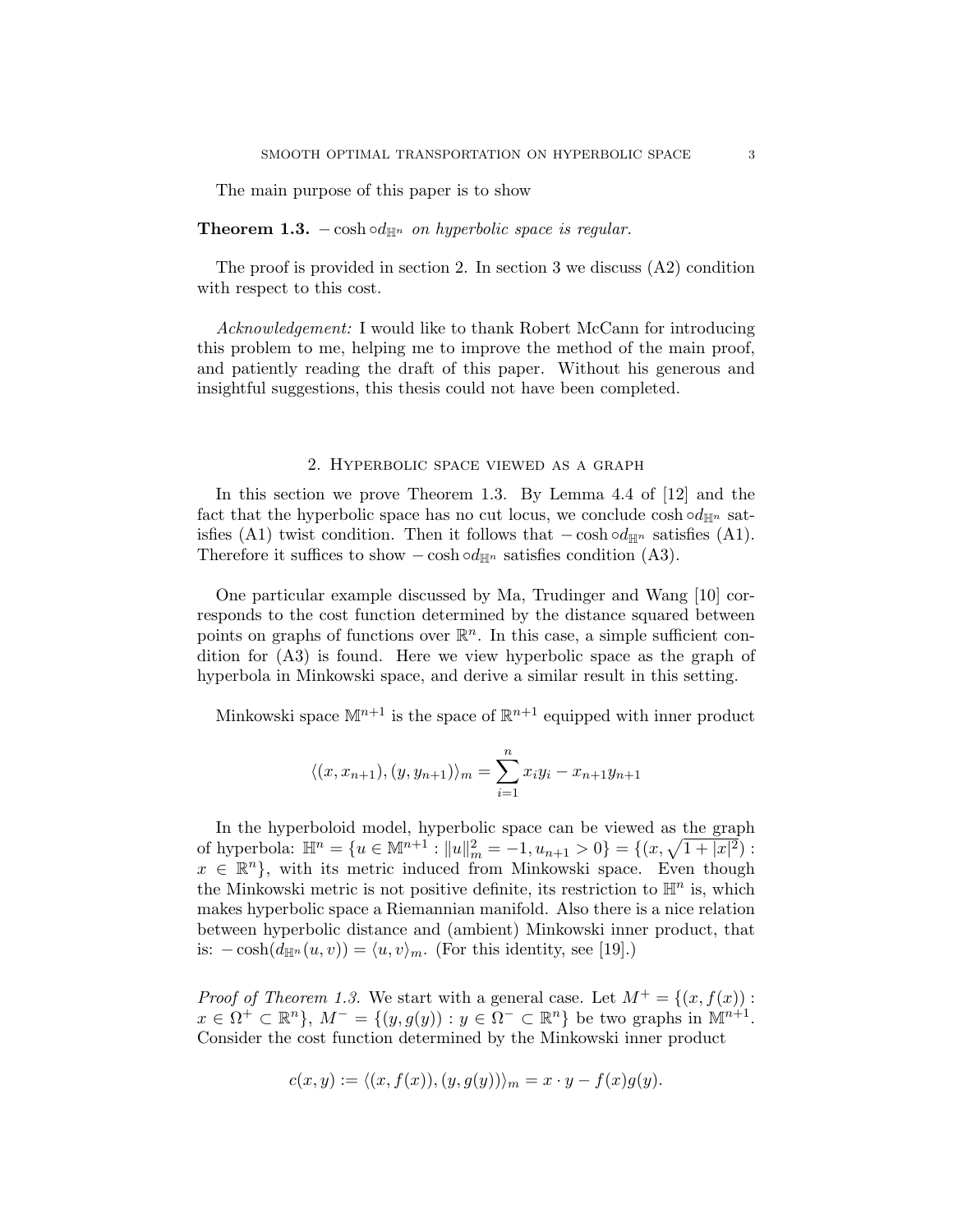We can carry out a direct computation similar to that of page 22 of [10]:

$$
c_{i,j} = \delta_{i,j} - f_i g_j,
$$
  
\n
$$
c^{i,j} = \delta_{i,j} + \frac{f_i g_j}{1 - \nabla f \cdot \nabla g} \quad \text{if } \nabla f \cdot \nabla g \neq 1,
$$
  
\n
$$
c_{i,j,k} = -f_{ij} g_k,
$$
  
\n
$$
c_{l,st} = -f_{l} gst,
$$
  
\n
$$
c_{i,j,st} = -f_{ij} g_{st},
$$
  
\n
$$
\sum_{k,l} c^{k,l} c_{ij,k} c_{l,st} - c_{ij,st} = \frac{f_{ij} g_{st}}{1 - \nabla f \cdot \nabla g}.
$$

Hence if f and g are convex, with gradients satisfying  $\nabla f \cdot \nabla g < 1$ , then  $c$  will satify  $(A3)$ .

In the problem of optimal transportation on hyperbolic space,  $f(x) =$  $g(x) = \sqrt{1 + |x|^2}$  and  $c(x, y) = x \cdot y - \sqrt{1 + |x|^2} \sqrt{1 + |y|^2}$ . Since the hyperbola is a strongly convex function,  $f_{ij}$  is positive definite. Also it can be easily checked by using Cauchy-Schwartz inequality that  $1 - \nabla f \cdot \nabla g =$  $1 - \frac{x \cdot y}{\sqrt{1 + |x|^2} \sqrt{1 + |y|^2}} > 0$ . Therefore – cosh ∘d<sub>Hn</sub> is regular.  $\Box$ 

### 3. NOTION OF CONVEXITY

In this section we investigate the convexity requirement (A2) for the compact domains  $M^+$  and  $M^-$ .

Definition 3.1 (cost exponential). For cost functions satisfying (A1), the map  $x \in M^+ \hookrightarrow -D_y c(x, y_0) \in T_{y_0}^* M^-$  is a smooth embedding. We call its inverse the *c*-exponential map based at  $y_0$  and denote it by c-exp<sub>y<sub>0</sub></sub>. If  $U \subset M^+$  is the image of a convex set in  $T_{y_0}^* M^-$  under c-exp<sub>y<sub>0</sub></sub>, then U is said to be *c*-convex with respect to  $y_0$ . Notions of c-exp<sub>x<sub>0</sub></sub> and c-convex with respect to  $x_0$  can be defined similarly.

Remark 3.2. The convexity condition (A2) requires  $M^+$  and  $M^-$  to be cconvex with respect to every  $y_0$  in  $M^-$  and every  $x_0$  in  $M^+$  respectively. To understand (A2) condition geometrically, it is enough to understand the image of c-exponential map of a half space in the cotangent space of  $x_0$ , i.e,  $\{p \in T_{x_0}^* \mathbb{H}^n : a \cdot p \ge b\}$ , because every convex set in  $T_{x_0}^* \mathbb{H}^n$  is the intersection of half spaces.

We identify  $(x, \sqrt{1 + |x|^2}) \in \mathbb{H}^n$  with its coordinate x. In local coordinates, the cost function  $c = -\cosh \circ d_{\mathbb{H}^n}$  is  $c(x, y) = x \cdot y - \sqrt{1 + |x|^2} \sqrt{1 + |y|^2}$ . The inverse of  $c$ -exp<sub> $x_0$ </sub> is

$$
-\partial_{x_i}c(x_0, y) = -y_i + \frac{\sqrt{1+|y|^2}}{\sqrt{1+|x_0|^2}}(x_0)_i.
$$

Fix a hyperplane  $P = \{p \subset T_{x_0}^* \mathbb{H}^n : a \cdot p = b\}$  of  $T_{x_0}^* \mathbb{H}^n$ . Then its image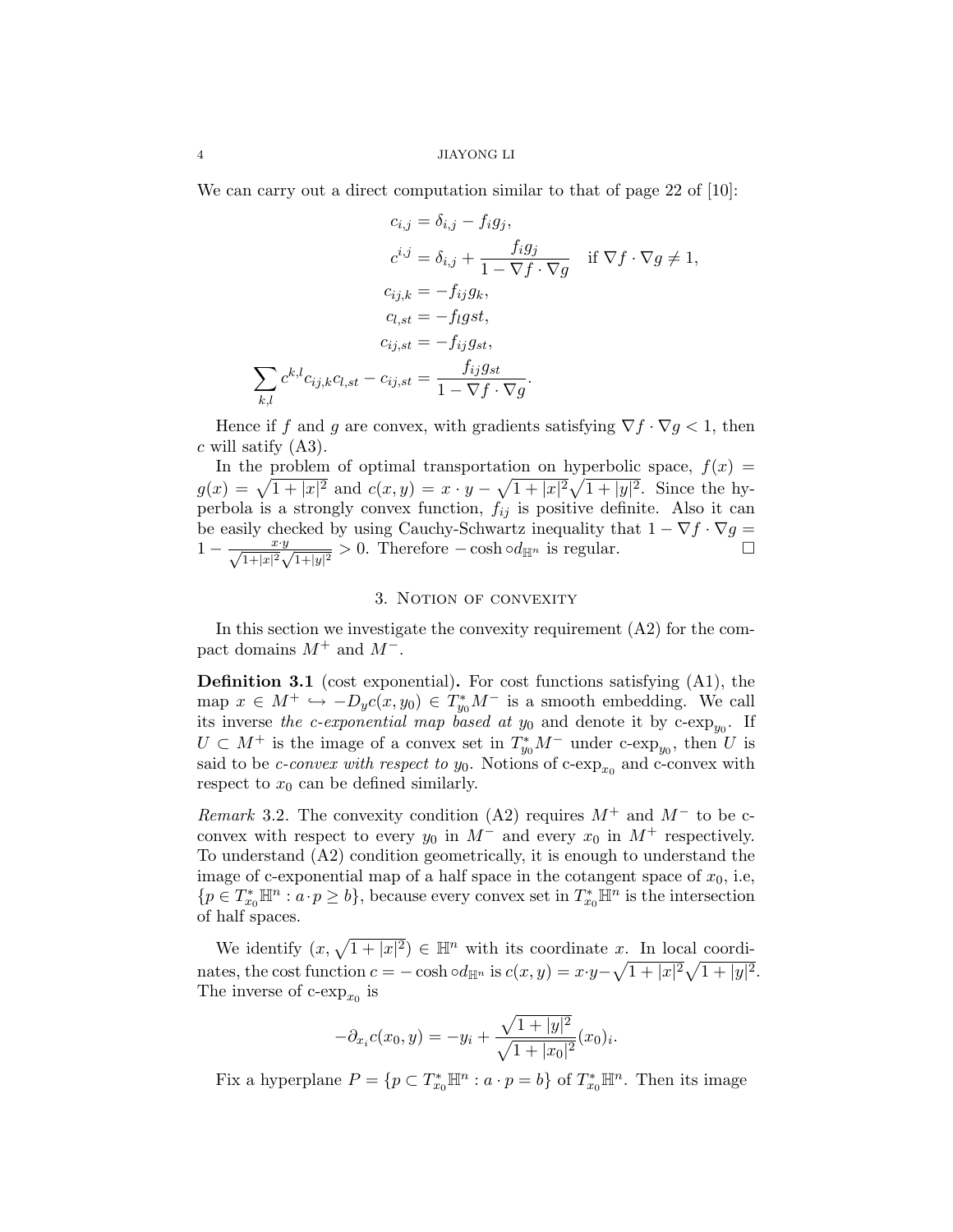$$
c\text{-exp}_{x_0}(P) = \{(y, \sqrt{1+|y|^2}) : p = -y + \frac{\sqrt{1+|y|^2}}{\sqrt{1+|x_0|^2}} x_0, \ a \cdot p = b\}
$$
  
=  $\{(y, \sqrt{1+|y|^2}) : a \cdot y - \frac{a \cdot x_0}{\sqrt{1+|x_0|^2}} \sqrt{1+|y|^2} = -b\}$   
=  $\{(y, \sqrt{1+|y|^2}) : a \cdot y - \frac{a \cdot x_0}{\sqrt{1+|x_0|^2}} y_{n+1} = -b\}$   
=  $\mathbb{H}^n \cap \overline{P},$ 

where  $\overline{P}$  is the hyperplane  $\{(y, y_{n+1}) : a \cdot y - \frac{a \cdot x_0}{\sqrt{1+|x_0|^2}}y_{n+1} = -b\}$  in the Minkowski space.

It is not hard too see how  $P \subset T_{x_0}^* \mathbb{H}^n$  and  $x_0$  geometrically determines  $\bar{P} \subset \mathbb{M}^{n+1}$ . First of all,  $\bar{P} \cap \{x_{n+1} = 0\} = \{(x, 0) : a \cdot x = -b\}$ , which is the reflection of P. Secondly, the normal of  $\overline{P}$  is  $(a, -\frac{a \cdot x_0}{\sqrt{1+|x_0|^2}})$  and it is perpendicular to  $(x_0, \sqrt{1+|x_0|^2})$ , so  $(x_0, \sqrt{1+|x_0|^2})$  is parallel to  $\overline{P}$ . These two features determine the hyperplane  $\bar{P}$ .

Therefore, if U is a convex set in  $T_{x_0}^* \mathbb{H}^n$ , then

$$
c\text{-exp}_{x_0}(U) = \{(-U,0) + t(x_0, \sqrt{1+|x_0|^2}) : t \in \mathbb{R}\} \cap \mathbb{H}^n,
$$

which is a convex solid cylinder intersecting the hyperbolic space.

FIGURE 1. A c-convex set in  $\mathbb{H}^2$  with respect to  $(0,0,1)$